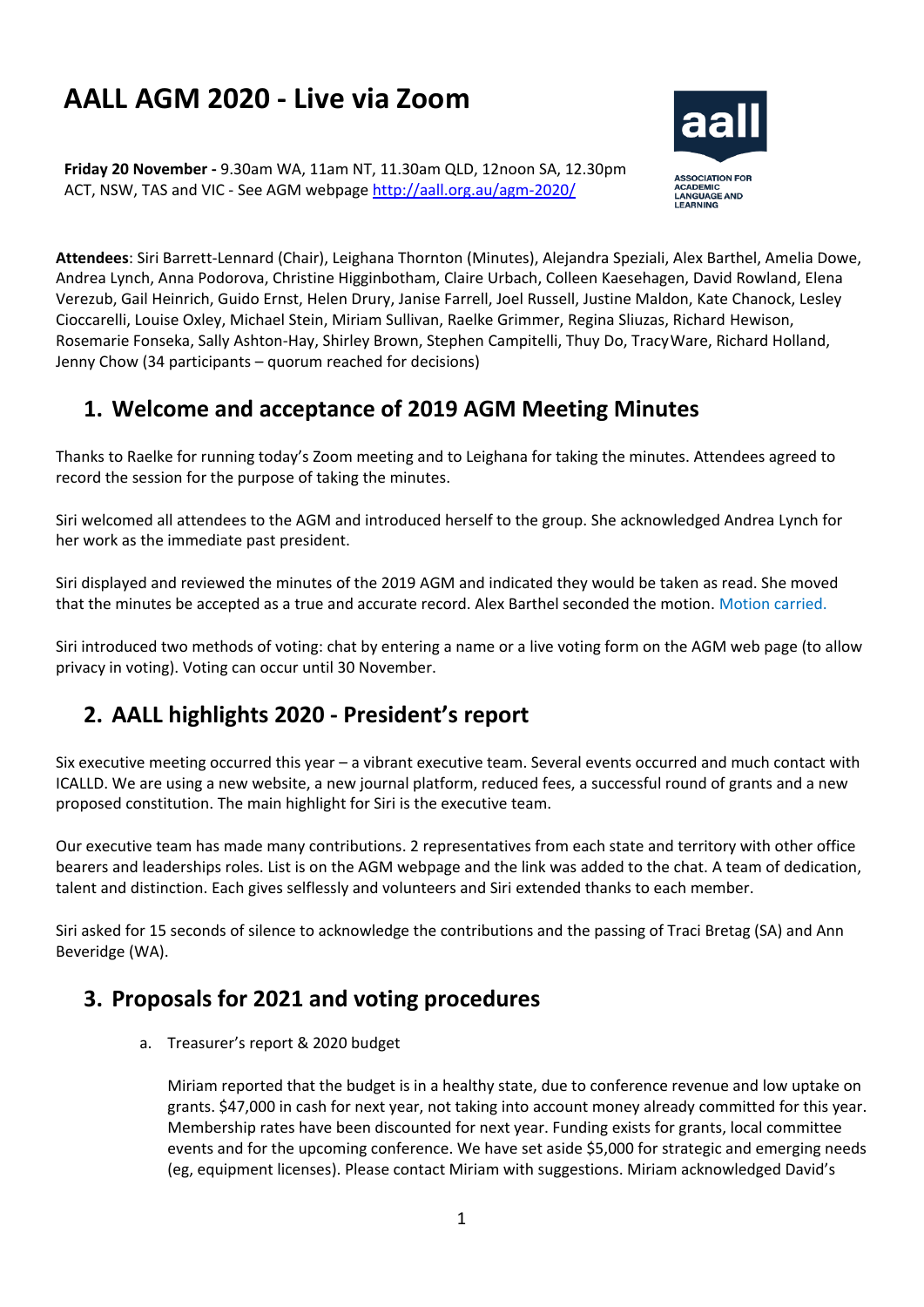mentoring and expertise. Siri indicated that the proposed budget is on the AALL website. Members are invited to read and endorse the budget, either by voting in the chat or through the web form.

#### **12 present voted to approve 2020 budget. Members are asked to continue voting online.**

b. Revisions to Rules/Constitution

Siri described the work Alex Barthel has done to drive the revision of the AALL rules and constitution. Key changes involve clarifications to the roles of the executive and to expand the possible roles. Alex thanked Elena, Leighana and Siri for their work on the project. Previous rules were drafted according to a NSW template in 2003-2004. The main work was to modernise the rules. They are now called a constitution in keeping with changes in NSW terminology (where AALL is incorporated). The new constitution has been endorsed by the executive but needs to be approved by the AGM. He indicated that questions were welcome to him now or later by email. Alex moved a motion that the revised constitution be approved by the association. Siri indicated that members can vote in the chat or via the web form.

**Revisions were supported by majority of those present. Motion carried.**

### **4. Announcements and endorsements**

a. Endorsements for AALL State Representatives - Shirley Brown QLD rep and Gail Heinrich ACT rep Siri thanked those who stepped into state representative roles this year. Attendees were asked to endorse the new representatives.

#### **Both candidates were endorsed by majority vote. Motions carried.**

- b. Louise Oxley asked if her continuing service needed to be endorsed by the AGM. Siri and David indicated that was sufficiently addressed at the conference AGM.
- c. Outgoing from Exec Lead roles Tess Snowball (Web) and Roz Rowen (Secretary
- d. Announcements Web Development (Gail Heinrich); Social Media (Lesley Cioccarelli)
- e. Nominations (to be confirmed by the Executive) Amelia Dowe (Secretary); Elena Verezub and Steve Campitelli (National Events/PD); Shirley Brown (Memberships/New Members)

#### **Nominations to be confirmed by Executive at next Executive meeting.**

f. Expressions of Interest (use AGM Webpage Form) – Treasurer (queries to Miriam Sullivan, stepping down as Treasurer, and to David Rowland, Assistant Treasurer); Journal (JALL) Editing Subcommittee (queries to JALL Editor, David Rowland); Email Communications/Newsletters (proposed); Marketing/Design/Videos (proposed); PR/Partnerships (proposed); Interest Group Coordination (proposed, e.g. ALL Research; Online Learning, STEM, etc); other Subcommittee members

#### **Members invited to use AGM web form by 30 November to express interest in volunteering.**

g. Nominees for Honorary Life Members - Helen Drury NSW; Sally Ashton-Hay Qld; Siri Barrett-Lennard WA; Tim Moore Vic; Nicola Rolls NT; Brownyn James NSW Siri announced the nominees for life membership to the attendees and congratulated the nominees. Alex confirmed that nominees for life members do not need to be a current member of AALL

#### **Nominations will be forwarded to the Executive for consideration at the next Executive meeting.**